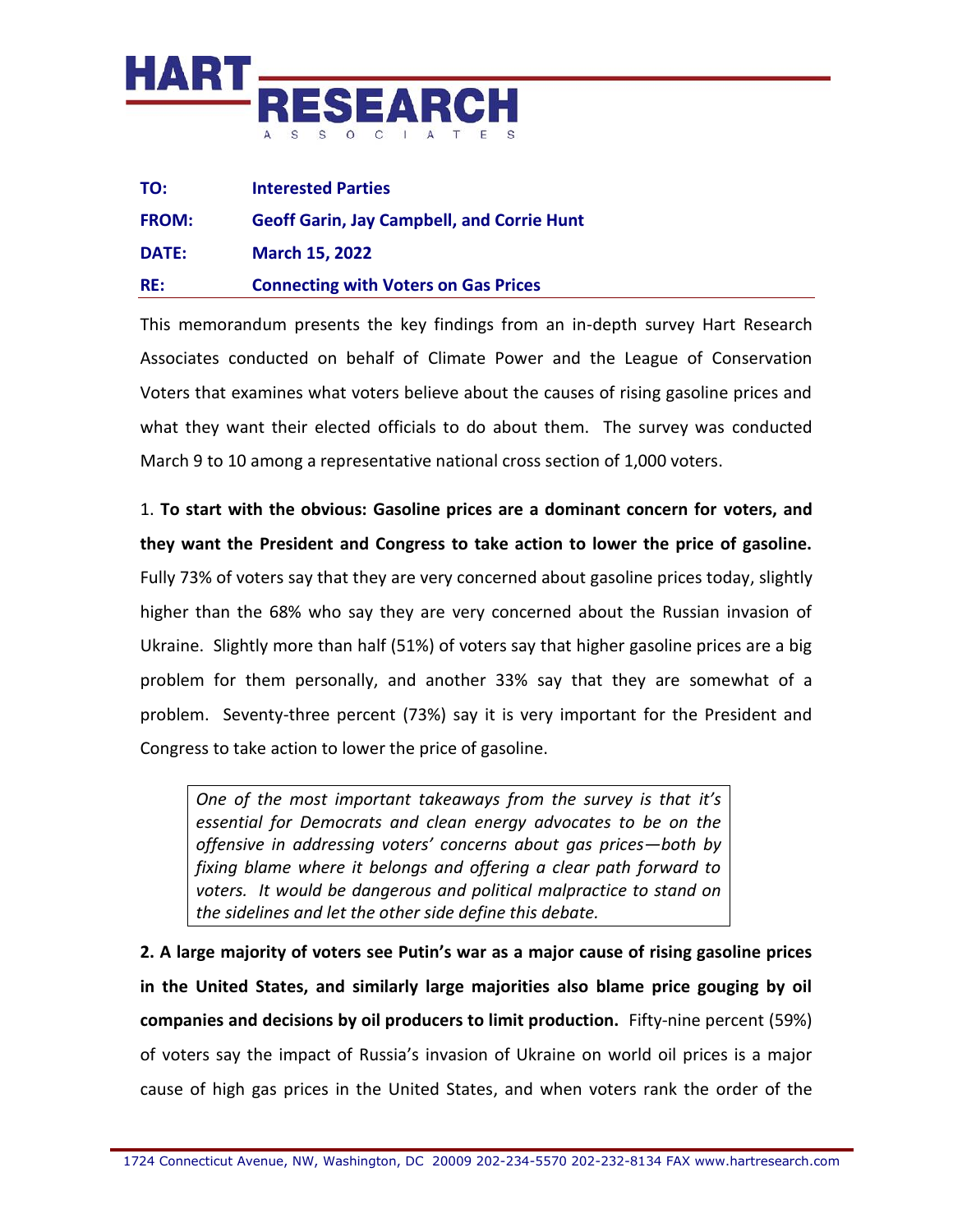## **Hart Research Associates**

causes of high gas prices, Putin's war is at the top of their list. Sixty percent (60%) say that "price gouging and excessive price increases by oil companies to increase their profits" is a major cause of rising gas prices, and 60% also say that "decisions by oil producers in the United States and overseas to limit production in order to keep oil prices high" is a major cause. In ranking the top cause of higher gas prices, more voters blame price gouging and production limits than blame pipeline cancellations and limits on oil drilling, though the impact of Russia's invasion of Ukraine is most frequently selected as the top cause.

**3. Of all the actions the President and Congress might take to address the problem of rising gasoline prices and long-term energy costs, the one voters support most strongly and most broadly is cracking down on price gouging and excessive price increases by oil companies.** Eighty-seven percent (87%) of voters favor a crackdown on price gouging by oil companies, including 63% who strongly favor it.

One reason voters are so emphatic about cracking down on price gouging is that they believe oil company CEOs are "profiteering" off of the war between Russia and Ukraine and are using the war as an opportunity to raise gas prices just to increase their profits. By 57% to 24%, voters say this is a valid criticism of oil company CEOs while 19% say they do not know enough about it to have an opinion. Only 37% of voters say that the gas prices consumers are paying at the pump are based on actual market conditions and what it costs oil companies to produce gasoline, while 49% say the prices at the pump are a reflection of oil companies wanting to increase their profits as much as possible.

In connection with these attitudes, there is overwhelming support among voters for placing a windfall profits tax on the extra profits oil companies are making from higher gas prices during this period. Eighty percent (80%) of voters favor a windfall profits tax on oil companies, including four in nine voters who strongly favor it.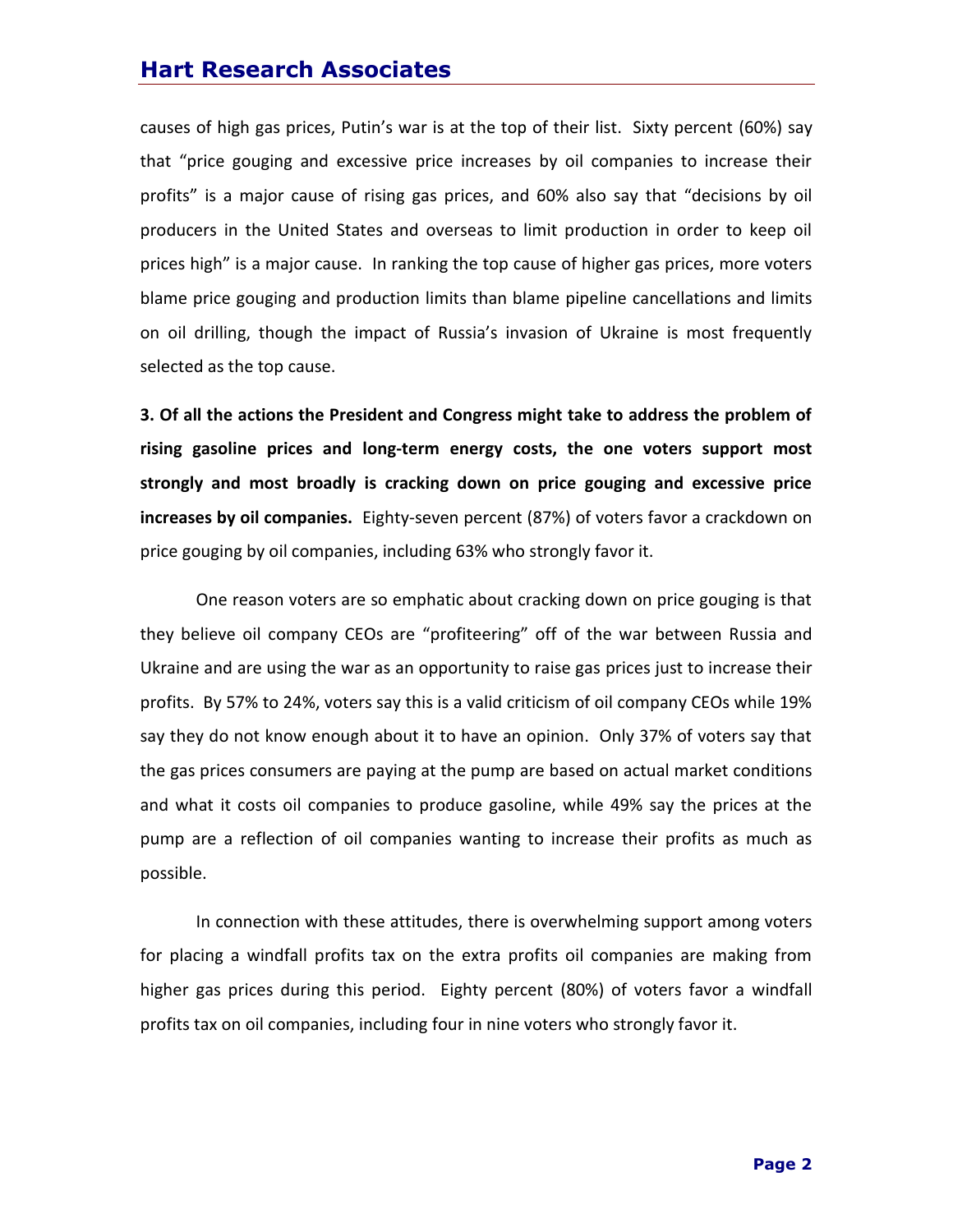## **Hart Research Associates**

**4. There also is strong and broad support for suspending the federal gasoline tax and banning the export of U.S. oil to China and countries that aligned with Putin.** Three quarters of voters say they favor suspending the 18.3-cents-per-gallon federal gasoline tax, with 49% strongly in favor. Support is even greater for banning U.S. oil exports to Putin's allies (79% favor, including 57% strongly favor).

**5. Notwithstanding the common wisdom that higher gasoline prices will be a political windfall for Republicans, the survey results show that Democrats can more than hold their own against Republicans by advocating an agenda that includes: (a) reducing our dependence on oil by moving quickly to expand clean energy alternatives, (b) cracking down on price gouging by oil companies, (c) making electric vehicles more affordable, and (d) suspending the gasoline taxes.** By 52% to 48%, voters say they would agree more with a Democrat who takes these positions than with a Republican who says "we should focus on expanding our oil and gas development in the United States, including on public lands and offshore, and allow construction of more oil pipelines." Swing voters (voters who are neither strong partisans nor strong ideologues) prefer the Democrat by 54% to 46%.

Democrats can increase their advantage on these issues by not taking Republican calls for expanded oil production at face value and by making sure voters understand these proposals for what they really are. For example, by 46% to 36%, voters *oppose* relaxing or eliminating clean water protections that limit the development of shale oil, and voters need to know that this is what Republicans want when they call on America to "drill, baby, drill."

As noted earlier, a majority of voters say that gasoline prices are higher because of decisions by oil producers to limit production. There is an opportunity for Democrats and others to push back on Republican calls for more production by shining a spotlight on the fact that instead of increasing their current production or developing on the 9,000+ government leases they already have, oil companies are spending their huge profits on stock buybacks to raise their stock prices and reward wealthy shareholders.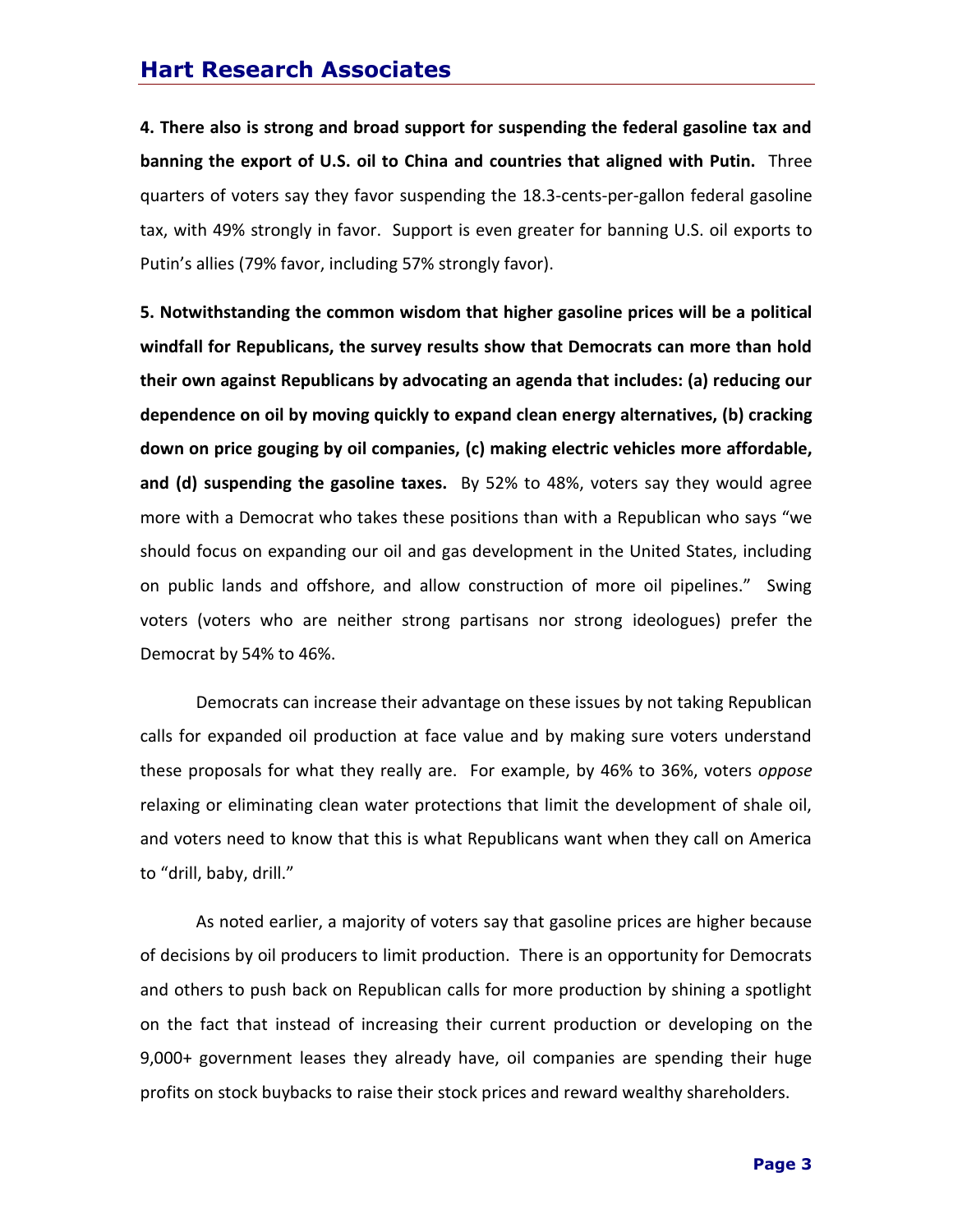## **Hart Research Associates**

Democrats can also strengthen their position in this debate by moving aggressively to make sure voters know that Republicans are joined at the hip with oil company CEOs and big oil lobbyists. Two-thirds of voters say they have little or no confidence in oil industry CEOs and 71% say they have little or no confidence in oil industry lobbyists when it comes to gas prices and the cost of energy, but the hottest place in gas price hell is reserved for "politicians who depend on oil companies for campaign contributions" (76% little or no confidence, including 58% no confidence).

**6. The dramatic effect that Putin's war is having on gas prices is creating the potential for a critical new inflection point when Americans recognize that it is essential to reduce our reliance on oil not only as an environmental imperative,** *but also as an economic imperative and a necessity for achieving true energy independence***.** 

Consider the following:

- 61% say that America's continued dependence on oil is a major cause of rising gasoline prices today.
- 59% say it is very important for the President and Congress to take action to reduce America's dependence on oil.

Voters put a premium on making America more energy independent (71% say it is very important for the President and Congress to act on this). *Democrats and clean energy advocates can take ownership of this goal by making the case that the best way for America to be truly energy independent is to increase the production of energy in the United States from clean and renewable sources, while reducing our dependence on oil.* Seventy-seven (77%) percent of voters favor this approach to energy independence (which is a more meaningful long-term goal for voters than "energy security"), including 44% who strongly favor it.

These are the two most important messages to communicate in making the case for reducing our dependence on oil and moving to clean and renewable energy sources instead: